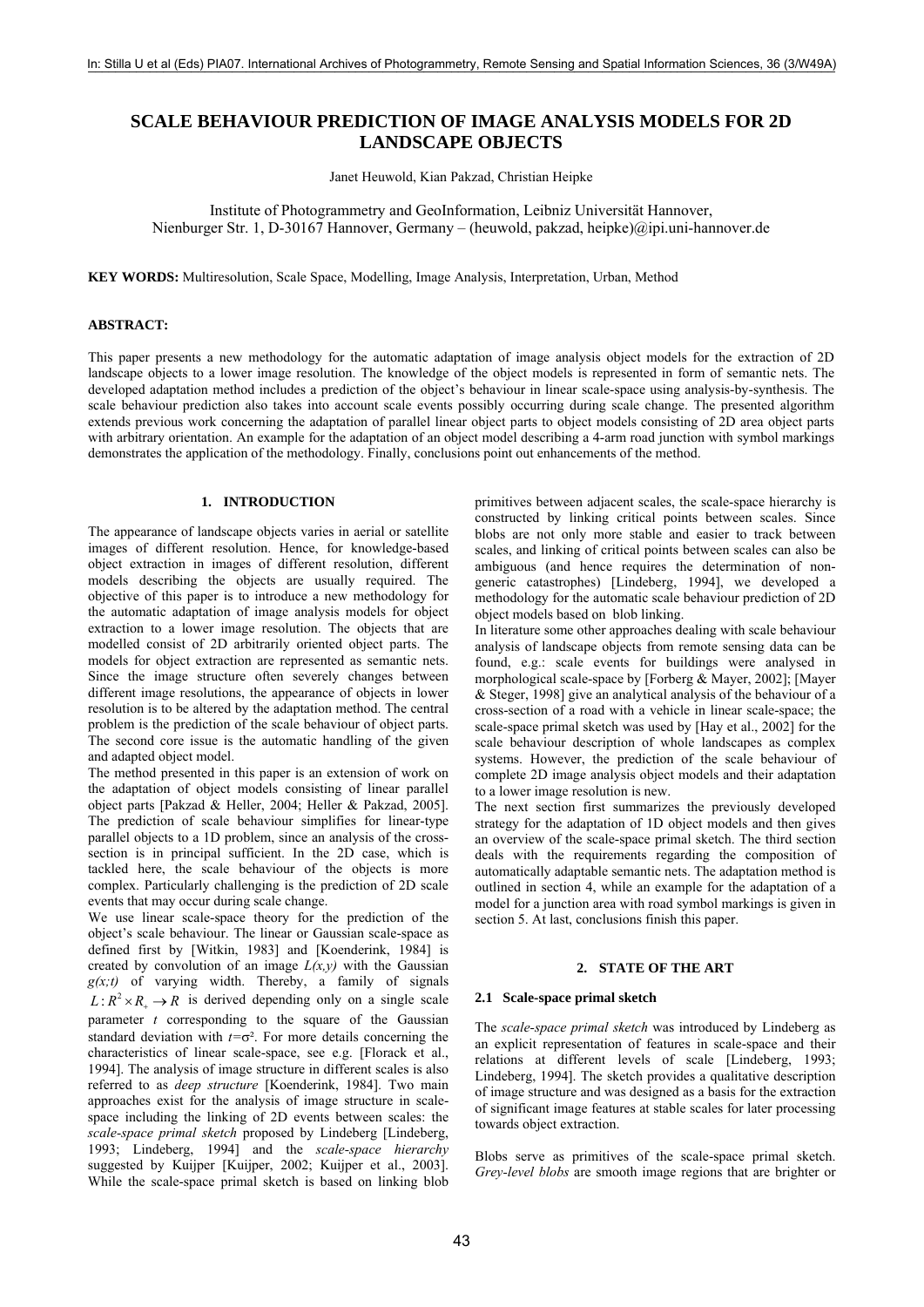darker than the background and thereby stand out from its surrounding. Figure 1 illustrates the concept of grey-level blobs. By definition a grey-level blob *B(E)* is a region of a scale-space image  $L(x, y; t)$  associated with a pair of critical points (or regions in discrete scale-space) consisting of one local extremum *E* and one delimiting saddle *S*. The grey-level blob is a 3D object with extent both – in space and grey-level (indicated by *z*). The spatial extent of the blob is given by its *support region Supp(B)*. The grey-value of the delimiting saddle *S* equals the base level *zbase(B)* of the blob. The support region of the blob is delimited by those points having grey-values exceeding or equal to the base level. On the other side, the volume of the grey-level blob *Vol(B)* is defined by the integral of the image function over its support region. Finally, the blob contrast  $C(B)$  is given by the grey-value difference of the base level  $z_{base}(B)$  and the local extremum *E*. A sequential blob detection algorithm for the delineation of grey-level blobs in 2D discrete images using grey-value sorting initiated from local maxima serving as blob seeds is outlined in [Lindeberg, 1994].



Figure 1. Definition of grey-level blobs (adapted from: [Lindeberg, 1993])

Generally, for a grey-level blob existing at a certain level of scale a corresponding blob at a slightly finer or coarser scale can be found. By linking these grey-level blobs between different scales so-called *scale-space blobs* are established. These four-dimensional objects have an extent in space, greylevel and scale. However, a plain linking of blobs between adjacent scale levels is not always possible, because scale events of blobs (blob events) induce topological changes in image structure between discrete scale levels. In terms of catastrophe theory, where scale acts as perturbation parameter, one of the two critical points of a blob – the local extremum *E* and the delimiting saddle  $S -$  is involved in a bifurcation [Lindeberg, 1992].

There are four types of blob events with increasing scale for 2D image structures to be distinguished:

- *Annihilation*: a blob disappears
- *Merging*: two blobs or more merge into a single one
- *Split*: one blob splits into two or more
- *Creation*: a new blob appears

Due to the singularities introduced by blob events in scale direction, the extent of a scale-space blob is delimited by the respective scale levels where the blob events occur. A scalespace blob is therefore associated with a scale-space lifetime, given by the difference of its appearance scale  $t_A$  and the disappearance scale  $t<sub>D</sub>$ . In order to avoid ambiguous matching in the linking process of grey-level blobs between successive

scales Lindeberg [1994] proposes an algorithm of adaptive scale sampling, which refines the scale sampling until all blob relations between adjacent scale levels can be unambiguously traced back to the four blob events. In this way, a complete scale-space representation of the image structure over all scales is derived. This information is desirable for the detection of significant image features in the most suitable scales, which complies with the aim the primal sketch was originally developed for. However, for the goal of our work – the automatic adaptation of object models to a given coarser scale – a complete description of behaviour over all scales is not required. Thereby, we introduce in section 4.2 a modified algorithm for the prediction of object appearance in a coarser target scale. This new method is inspired by the primal sketch and accomplishes blob linking between different scales.

## **2.2 Strategy and methodology of 1D adaptation**

The scale-dependent adaptation of image analysis models describing objects composed of linear parallel object parts follows a process in three steps – decomposition, scale change analysis, and fusion. For details of the strategy see [Pakzad & Heller, 2004]. The same strategy (depicted in Figure 2) is applied in the adaptation procedure for 2D object models presented in this paper.



Figure 2. Strategy for adaptation process

The first stage of the automatic adaptation process decomposes the given object model for the fine scale into separate object parts that can be analysed separately regarding their scale behaviour. The decomposition takes into account the possibility of mutual influence of the appearance of nearby objects when scale changes – denoted as *interaction.* In this case, the respective object parts are analysed simultaneously in groups in the following scale change analysis phase.

Scale change models predict the appearance in the target scale for each interacting group or for single non-interacting object parts resulting from the decomposition. The prediction is carried out using analysis-by-synthesis, simulating the appearance of the object in the target scale by generated synthetic images.

At last, in the fusion stage all predicted object parts are recomposed back into a complete object model that is suitable for the extraction of the object in the target resolution. All hierarchical and spatial relations are maintained under consideration of the predicted scale events, which affect the resulting number of remaining object parts.

In contrast to the one-dimensional case, where only two scale events are to be considered, four different scale-space events may occur for 2D image structure, including the creation of new blobs with increasing scale (see also section 2.1). The prediction of scale events of participating object parts is thus not as straight forward and requires a more sophisticated approach to scale behaviour prediction than the previously presented method for linear parallel object parts.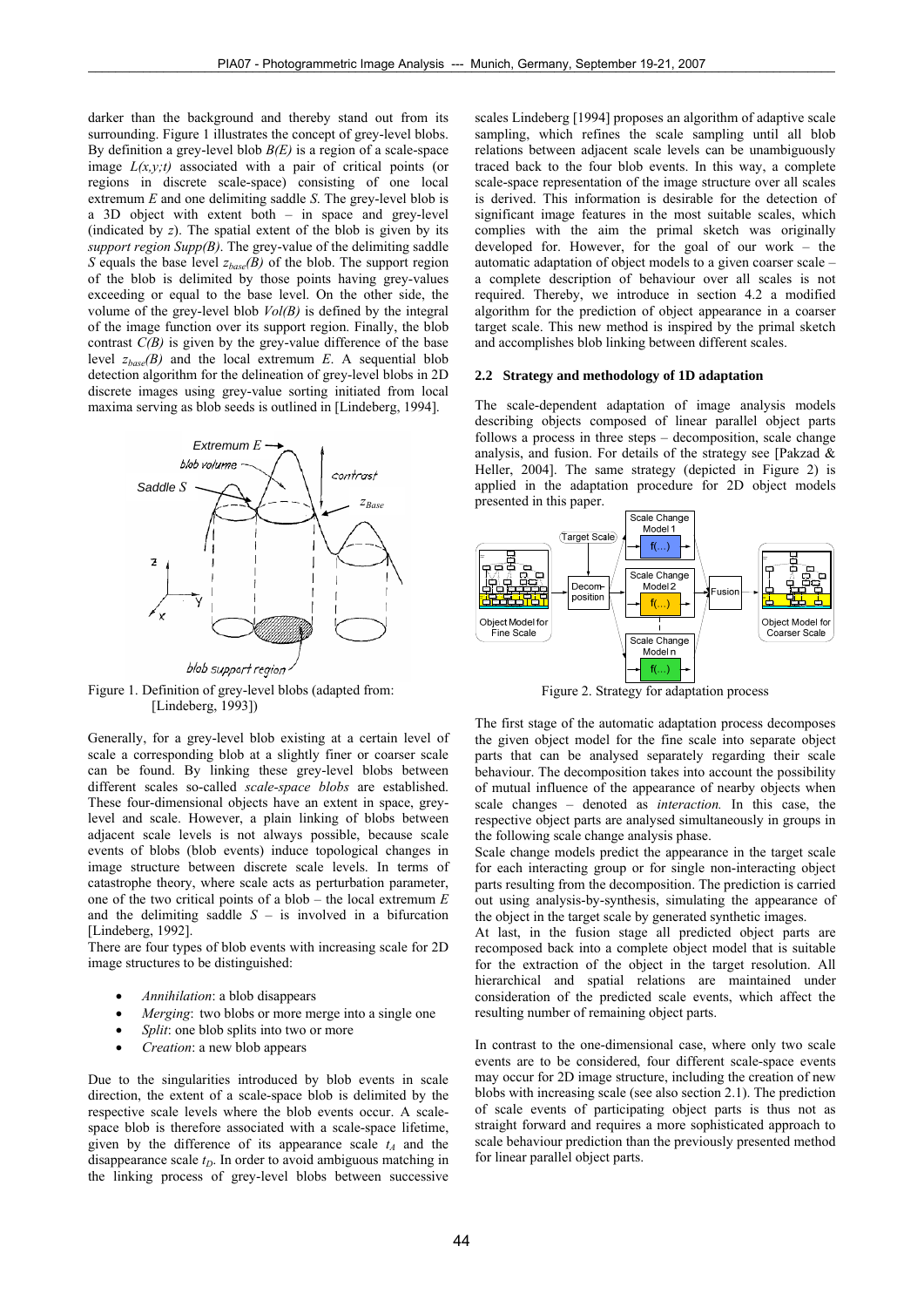#### **3. COMPOSITION OF ADAPTABLE MODELS**

The knowledge representation of the models for object extraction to be adapted automatically is realized in form of *semantic nets*. The concept of semantic nets allows the description of the individual parts of landscape objects in *nodes* and their mutual relations by *edges*. The object parts can be described in different layers: the real world, material and the image. The semantic nets we use for object description in this study describe the landscape object both in the real world and its appearance in the image. In the following, the reader is assumed to be familiar with semantic nets. For a review on semantic nets see e.g. [Niemann et al., 1990; Tönjes et al., 1999].

The concept of semantic nets enables many possibilities for the composition of an object model for the extraction of a particular object, i.e. the knowledge representation for the description of an object can be realized in very different semantic nets. Obviously, not all variations of semantic nets describing the same object are suitable to be treated in an automatic way. An automatic scale-dependent adaptation requires a few constraints concerning the composition of the given object model for high resolution. Details on necessary constraints concerning the generation of suitable semantic nets for the adaptation of linear parallel object parts are derived in [Pakzad & Heller, 2004]. Most of the previously formulated constraints for the adaptation of the 1D case in principal also apply to 2D objects. In particular, the requirements for the automatic decomposition of the given high-resolution semantic net and the assignment of a suitable feature extraction operator to each node must also hold for area-type arbitrarily oriented object parts.

Nevertheless, the additional dimension has to be considered in the given object models. The attributes in the nodes and edges have to deliver the spatial information concerning the appearance of the object in the image that is needed for the scale behaviour prediction in the analysis-by-synthesis process.

We define therefore the following attributes for nodes representing area-type object parts:

- Object Type: Objects with the same object type can be extracted by the same type of feature extraction operator. There are two categories for area primitives:
	- − geometric object types: *rectangle, triangle, ellipse*  − *arbitrary patterns* for more complex area-type object parts: its shape is defined by templates.
- Extent: The extent specifies the size of the object part and is stated in pixel numbers for the respective image resolution. For patterns the extent of the bounding box is relevant: its *length* and *width.* Geometric types are specified by their individual distinctive parameters.
- Orientation: This attribute is given in relation to the main axis of the object.
- Grey Value: This value describes the radiometric properties of the primitive.

The attributes of the spatial relations in the models are to be extended in comparison to line-type objects for specifications concerning:

Distance: The value of the distance refers to a fixed point of the object acting as the origin of a local coordinate system. 2D objects require distance values concerning two perpendicular directions.

# **4. ADAPTATION METHOD**

In this section the developed methodology for the three stages of the automatic adaptation process is explained in detail.

## **4.1 Decomposition**

In order to facilitate the scale behaviour prediction of the object in the scale change models, a separate analysis of the individual parts of the modelled object is desirable. However, while scale changes adjacent objects may influence each other's appearance when they lie close to each other in the target scale. In this case, the participating objects need to be analysed together and form an *interaction group* in the successive scale change models. All other object parts that are not subject to interaction can be treated as single object parts in the scale behaviour analysis.

Whether interaction exists between object parts in the target scale depends on the distance of the respective objects and on the size of the Gaussian kernel associated with the target scale  $σ<sub>1</sub>$ . As basis for decomposing the object parts in interacting groups or non-interacting single object parts, an *interaction zone* is established in form of a buffer surrounding each object part. If the individual interaction zones of (at least) two object parts intersect the respective object parts are assigned into an interaction group. Otherwise, the object part can be analysed separately as a single non-interacting object. The size of the buffer is determined by the size of the discrete Gaussian given by the target scale  $\sigma_t$ . Figure 3 sketches the concept of interaction zones.



Figure 3. Interaction zones (grey, dashed border) around two nearby object parts (white, continuous border)

## **4.2 Scale change analysis**

Scale change models predict the scale behaviour for each separate non-interacting object part and interaction group. The prediction is carried out in an analysis-by-synthesis procedure, analysing the objects in synthetic images in original scale, target scale, and target resolution. The analysis takes into account possible scale events of the object parts that may occur during scale change. The result is a description of the appearance of the object parts in the given target resolution in terms of attributes for the nodes and edges. The workflow of the analysis-bysynthesis process applied in the scale change analysis stage is depicted in Figure 4.

First, from the specifications of the object parts' appearance in the nodes of the given semantic net for the high resolution a synthetic image is created for each object part or interaction group to be analysed. This initial image  $L_0$  simulates the appearance of the object parts in the original scale  $\sigma_0$ . In a second step, the initial image is transferred to the target scale  $\sigma_t$ by convolution with the respective discrete Gaussian into the target scale image  $L<sub>t</sub>$ . The analysis regarding possibly occurred scale events is accomplished in this image. Since the prediction of the attributes describing the appearance of the object parts in the low resolution requires for the simulation a synthetic image in the target resolution, the target scale image  $L_t$  is subsequently down-sampled to the corresponding lower resolution *Rt*.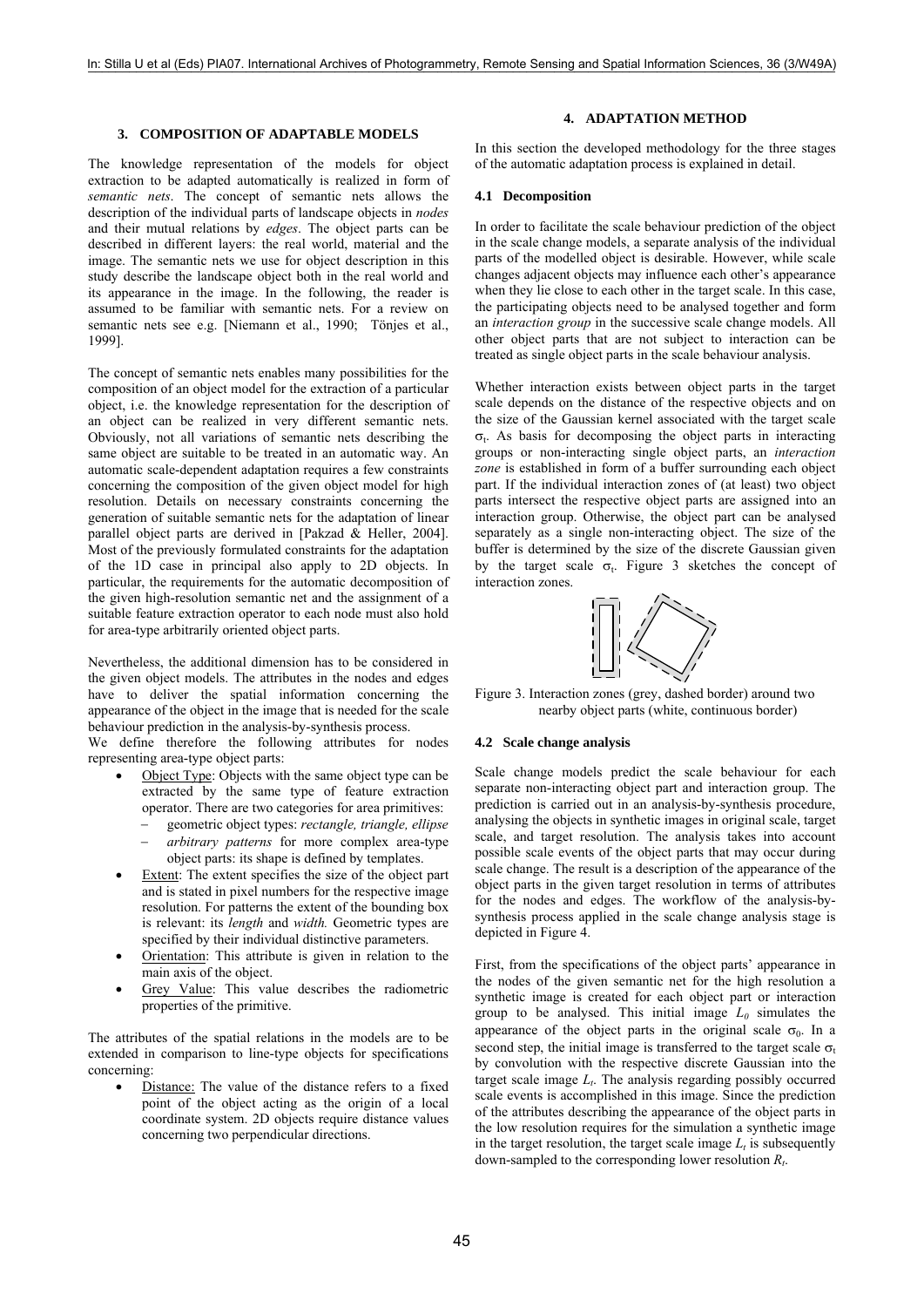

Figure 4. Analysis-by-synthesis process

#### **4.2.1** Scale event prediction

The prediction of scale events considers the four possible blob events Annihilation, Merging, Split and Creation, as listed in section 2.2. However, the construction of a complete scalespace primal sketch over all scales is not necessary. Instead, for our goal – the adaptation of object models to a given lower resolution – the prediction of the number of remaining blobs in the target scale is sufficient. In accordance with the sampling theorem of signal theory, the total number of blobs in the target scale image corresponds to the remaining number of object parts in the given target resolution. Thus, only blob linking between the original and the target scale is necessary.

At first, blob detection is carried out in both the initial image  $L_0$ and the target scale image  $L_t$ . The algorithm proposed for sequential blob detection in [Lindeberg, 1994] is used for this purpose. The results are the position of the support regions *Supp* and the extrema *E* and saddles *S* of the blobs in both scales.

Blob linking between the initial image and the target scale image is then carried out by matching blobs with intersecting support regions in original and target scale. We use the support region of the initial scale as search space in the target scale and assume the target scale extremum not to drift outside its corresponding blob support region in initial scale. [Lindeberg, 1992] also states the observation that the blob support region acts as a coarse bound on the drift of local extrema. Although the drift velocity of local extrema may tend to infinity near a bifurcation (i.e. scale event), "the grey-level blob support region defines a natural spatial region to search for blobs in the next level of scale".

We assume that most blobs are not subject to a scale event during the scale change given by the specified target scale. In the blob linking process we thus first try to establish a so-called *plain link* between the initial and target scale for all blobs. Based on the number of blobs in initial scale  $#B_0=m$  of the set of support regions in initial scale  $\text{Supp}_0$  and the number of blobs in target scale  $#B = n$  of the set of support regions in target scale  $Supp<sub>t</sub>$  a plain link must fulfil the following condition we define in this study:

*Plain Link*: One particular blob in initial scale has one and only one direct correspondence in target scale. The support region of a blob  $B_i$  in initial scale  $Supp_0(B_i)$  intersects the support region

of a blob  $B_a$  in target scale  $Supp_t(B_a)$ . All other blob support regions in target scale must not intersect  $Supp_0(B_i)$ .

$$
\exists^{=1} q \ (Supp_0(B_i) \cap Supp_t(B_q) \neq 0)
$$
  
,  $i \in \{1...m\}, q \in \{1...n\}$  (1)

If a plain link cannot be established for all blobs, blob events must have occurred. The types of the respective scale events are then resolved for the remaining blobs. We therefore set up in this paper the following postulates for the occurrence of blob events during scale change:

*Annihilation*: One particular blob in initial scale has no correspondence in target scale. The set of support regions in target scale  $Supp_t$  is empty at the position of a blob support region in initial scale  $Supp_0(B_i)$ .

$$
\exists i (Supp0(Bi) \cap Suppi = 0)
$$
\n
$$
i \in \{1...m\}
$$
\n(2)

*Merging*: Two (or more) initial blobs have one and the same blob as correspondence in target scale. The support regions of at least two initial blobs  $Supp_0(B_i)$  and  $Supp_0(B_i)$  intersect the support region of one and the same blob in target scale  $Supp_t(B_a)$ .

$$
\exists q \ ( (Supp_0(B_i) \cap Supp_t(B_q) \neq 0) \land (Supp_0(B_j) \cap Supp_t(B_q) \neq 0)) \qquad (3)
$$
  
,  $i,j \in \{1...m\}, q \in \{1...n\}, i \neq j$ 

*Split*: One initial blob has two (or more) blobs as correspondence in target scale. The support region of an initial blob  $Supp_0(B_i)$  intersects the support regions  $Supp_i(B_a)$  and  $Supp<sub>t</sub>(B<sub>s</sub>)$  of at least two blobs in target scale.

$$
\exists q \exists s \ ((\text{Supp}_0(B_i) \cap \text{Supp}_t(B_q) \neq 0) \land (\text{Supp}_0(B_i) \cap \text{Supp}_t(B_s) \neq 0)) \qquad (4)
$$
  
,  $i \in \{1...m\}, q, s \in \{1...n\}, q \neq s$ 

*Creation*: One particular blob in target scale has no correspondence in initial scale. The set of support regions in initial scale  $Supp<sub>0</sub>$  is empty at the position of a blob support region in target scale  $Supp_t(B_a)$ .

$$
\exists q \ (Supp_0 \cap Supp_t(B_q) = 0)
$$
\n
$$
q \in \{1...n\}
$$
\n(5)

#### **4.2.2** Attribute prediction

The attributes in the nodes specify the appearance of an object part in the image. The values of the attributes in the nodes of the adapted semantic net for the lower resolution are therefore analysed in the synthetic target resolution image  $L_{Rt}$  simulating the object. Blobs correspond to the individual object parts. Hence, the number of blobs in the target resolution equals the number of nodes in the semantic net for the lower resolution. For each blob in the target resolution the following attributes are derived:

Object Type: Due to scale events and deformations during scale change, the shape of primitives of exact geometric type may change significantly in the target resolution for a larger scale change. Instead, the shape of the object parts has to be described by an arbitrary pattern. Interacting patterns always lead to new patterns, which deliver new templates for the image analysis operators. These templates can be directly obtained from the analysis-by-synthesis process.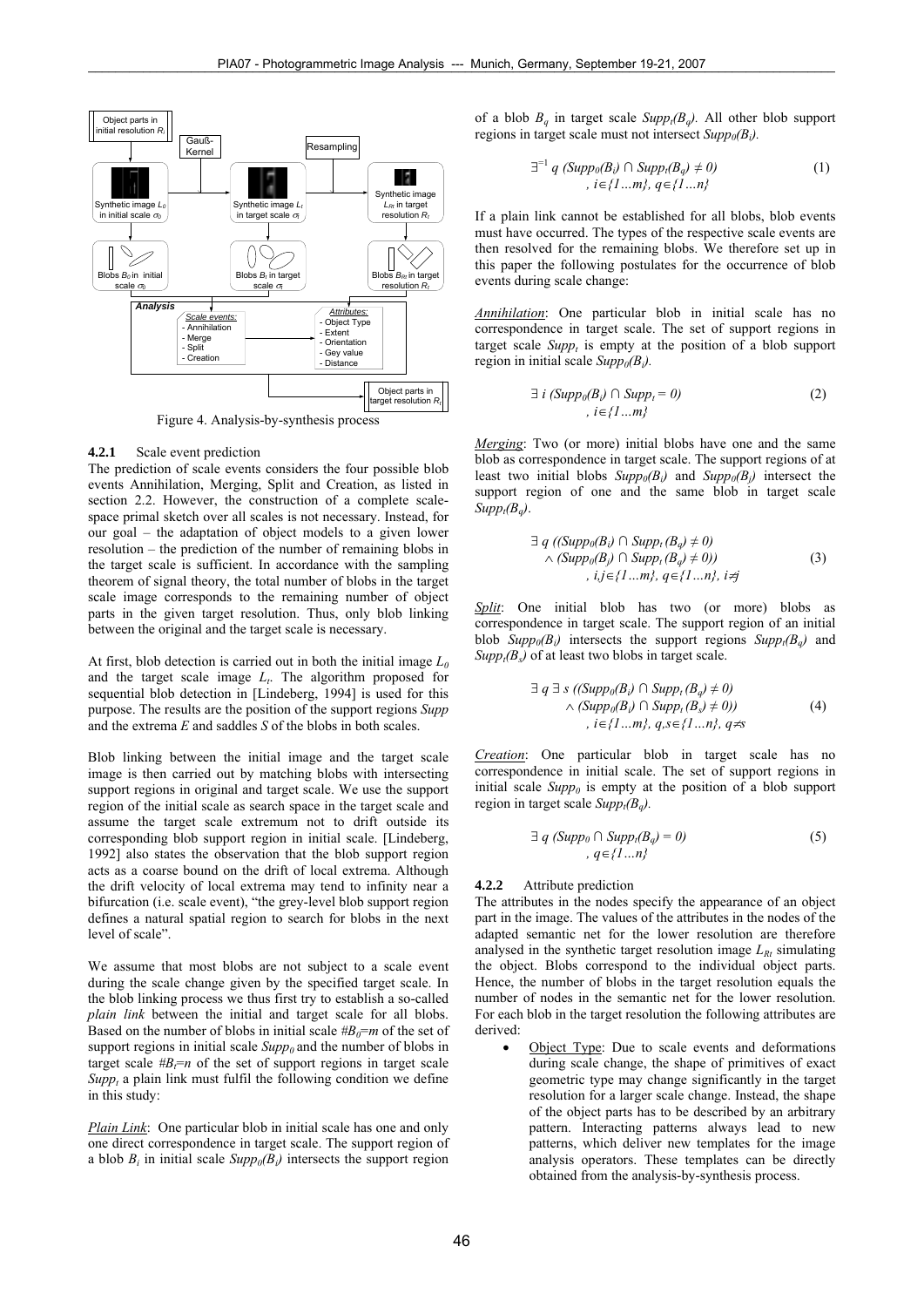- Extent: The support region of a blob serves as estimation of the respective object part's extent and position. The blob support region in target resolution  $Supp_{Rt}(B)$  is delimited by its saddle point region  $S_{Rt}$ .
- Grey Value: The maximum grey value is determined for each blob in its previously determined extent (which is given by its support region).
- Orientation: As orientation is invariant with respect to scale change, the orientation of a blob only needs to be specified, if object parts are merged in target resolution. For this task, the main orientation of the bounding box spanning the blob is determined.

**5. ADAPTATION EXAMPLE** 

# **4.3 Fusion**

The fusion is the last stage of the automatic adaptation process. All remaining nodes including their attributes representing the object parts in the given target resolution are compiled to a complete semantic net.

The hierarchical relations between the nodes remain unchanged as long as no scale event occurred. In case of Annihilation, the respective node is simply omitted. For merged blobs only a single *part-of* relation remains. For the Split and Creation events new *part-of* relation are introduced into the respective hierarchy level.

The type of the spatial relations stays unaffected. However, the distances between the object parts are to be adapted. The adapted distance values are derived from the position of the borders of the blobs support regions  $Supp<sub>Rt</sub>$  in target resolution.



**5.1 Model in high resolution** 

Figure 5. Object model for junction area in a resolution of 0.03-0.05m/pixel

In order to demonstrate the applicability of the adaptation methodology, this section gives an example. A semantic net for the extraction of a 4-arm road junction with 2D symbols (arrows and stop lines) serves as given model for high resolution (3-5cm per pixel). We chose  $\sigma_f$ =15 as target scale; corresponding to an approximate target resolution of  $R_t \approx 1.5$ m. This junction model can be seen as a further development of work on road models consisting of linear parallel object parts towards modelling a road network. The node for an adjacent *Road*, for instance, could be represented by the model given in [Heller & Pakzad, 2005].

The junction consists of four identical road arms with a dashed central line. These arms converge and meet at a right angle in the junction area. The junction area contains modified lane markings and additional traffic markings (in our example direction arrows and stop lines). The width of the road pavement is modelled here to be constant. The model assumes a

constant roadway width until the junction centre. The 2D position of object parts, given by distances, start from the beginning of the junction arms in direction towards the junction centre. The model also contains information concerning the extent of its object parts, i.e. also the length and width of the linear object parts and of the bounding boxes for arbitrary pattern. Since the assignment of suitable image analysis operators is a requirement for the composition of adaptable models, cf. section 3, all modelled object parts in the image have connections to a particular image analysis operator. The operators for the object parts of type pattern use crosscorrelation matching with provided templates, whereas the linetype objects use the road marking operators developed in [Heuwold, 2006]. The junction model for the high resolution is depicted in Figure 5.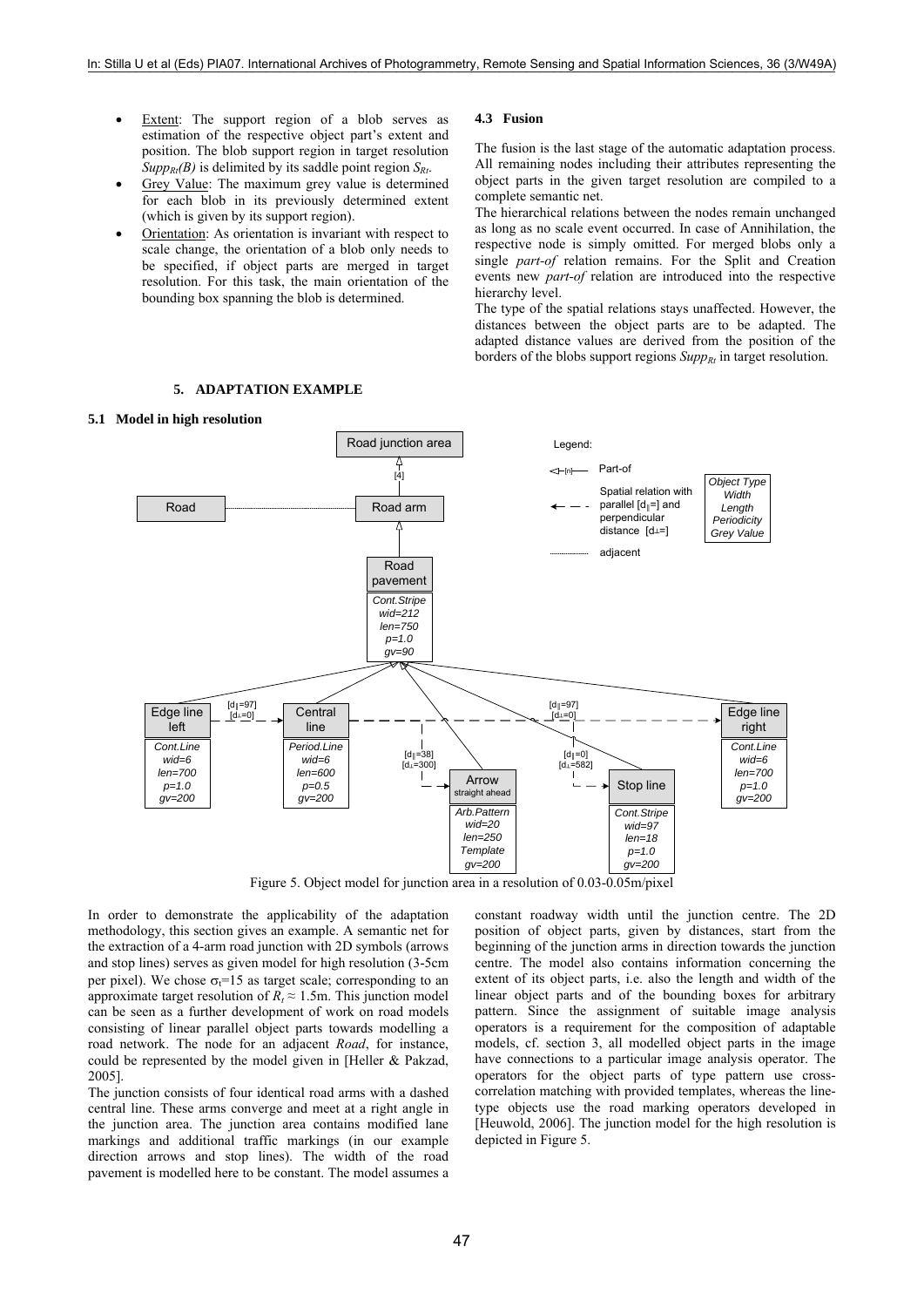## **5.2 Adaptation process**

The scale behaviour prediction of the junction example is carried out in the scale change analysis stage by an analysis-bysynthesis procedure. In the scale change models the four junction arms are treated separately as long as the interaction of adjacent junction arms affects only a small zone.

The number of blobs in initial scale (5) differs from the number of blobs in target scale  $\sigma_t$  (6), suggesting the occurrence of a scale event: a Split event is detected for the right edge line. Here, the corresponding blob splits up due to the strong influence of the nearby arrow blob and the adjacent stop line. The results of the blob detection in the synthetic images of the initial and target scale, illustrated in Figure 6b) and c), reflect

the postulated condition for Split events from section 4.2.1 – the two support regions  $Supp_t(B_1)$  and  $Supp_t(B_2)$  in target scale  $\sigma_t$ intersect the support region  $Supp_0(B_S)$  of the splitted blob from initial scale and the initial extremum  $E_{S,0}$  intersects both support regions in  $\sigma_t$ .

For all resulting six blobs the node attributes are derived from the target resolution image  $L_{Rt}$ , cf. Figure 6d): as object types there is one *Continuous Line* (left edge line) and five *Arbitrary Pattern*; their extents are given by the enclosing bounding boxes of their blob support regions  $\mathit{Supp}_{Rt}$ ; the grey values are determined from the blob contrast in its extent. The distances as attributes of the spatial relations (edges) are derived from the position of the blob support regions for area primitives.



Figure 6. Blob detection results: initial blob features and target blob features superimposed on synthetic images; a. initial image  $L_0$ , b. support regions  $Supp_0$  (black),  $Supp_t$  (white) on target scale image  $L_t$  (grey-value stretched), c. extrema  $E_0$  (grey),  $E_t$  (white) on target scale image  $L_t$ , d. support regions  $Supp_0$  (black),  $Supp_{R_t}$  (white) on target resolution image  $L_{Rt}$  (grey-value stretched and enlarged)

The adapted object model in the target resolution  $R_t \approx 1.5$ m is illustrated in Figure 7.



Figure 7. Adapted example object model in target resolution  $R_t \approx 1.5$